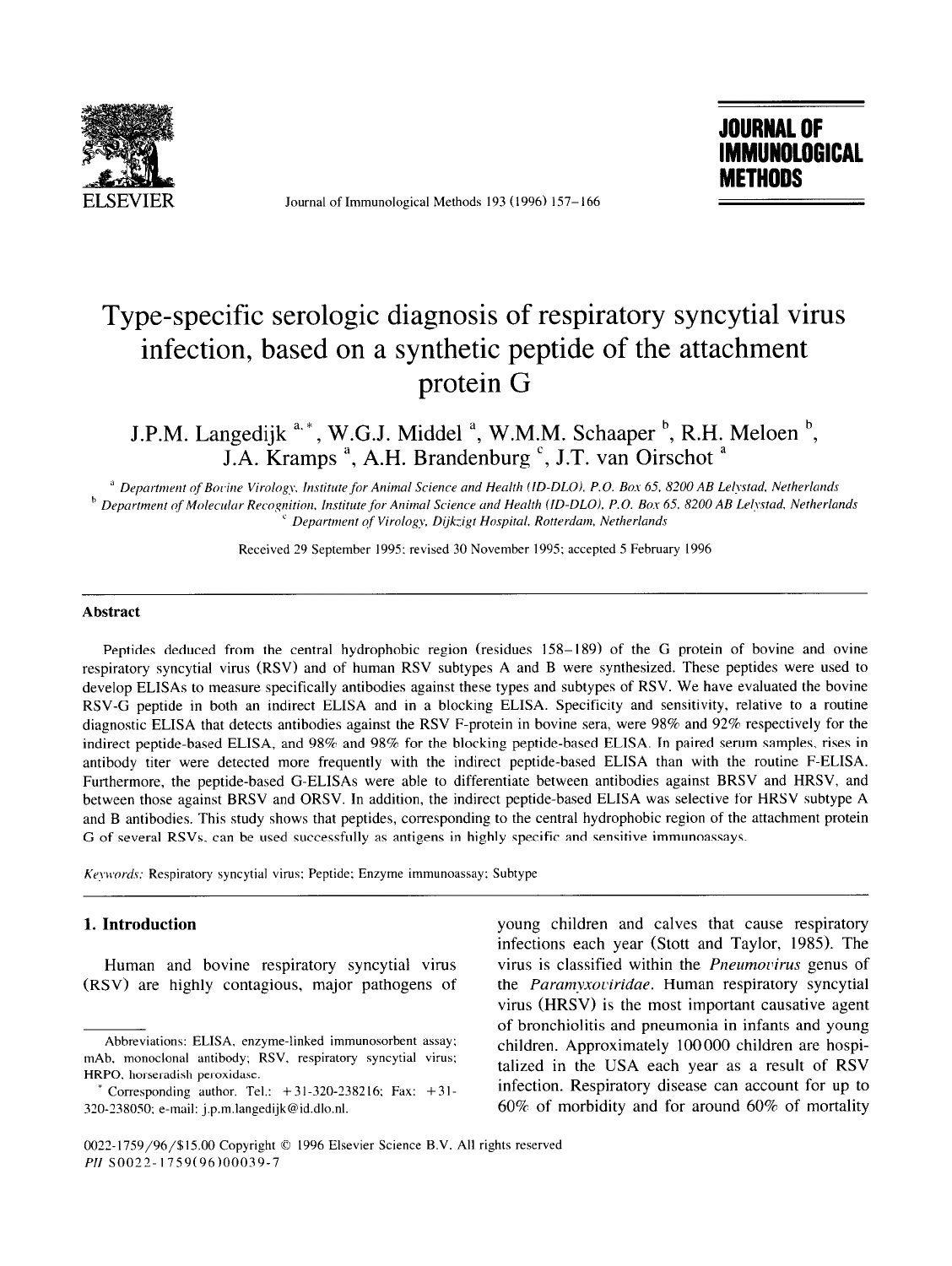in feedlot cattle (Edwards, 1989; Healy et al., 1993). Bovine respiratory syncytial virus (BRSV) infections are the major cause of respiratory disease in calves resulting in high economic losses. Efficacious vaccines against RSV are not available. Because different antigenic subtypes are described for HRSV (Johnson et al., 1987) and BRSV (Furze et al.. 1994), it is important for epidemiological studies and vaccine developments to monitor the prevailing subtypes in a population. Methods are described for the detection of HRSV subtypes using the polymerase chain reaction (Cane and Pringle, 1992). However, the available immunoassays (Welliver, 1988) are based on whole virus or complete proteins that do not discriminate between subtypes of HRSV nor between different RSV types.

RSV has two major surface glycoproteins: the attachment protein G and the fusion protein F. Because the G protein. in contrast to the F protein, is highly variable between RSV types, a discriminating assay should be based on the G protein. The G protein is unique for RSV, and exhibits a limited homology between HRSV subtypes (53% amino acid homology) (Johnson et al., 1987). or between HRSV and ungulate RSV (30% amino acid homology) (Lerch et al., 1990). However, within the subtypes the amino acid homology is much larger:  $> 80\%$ within HRSV-A strains (Cane et al., 1991);  $>90\%$ within HRSV-B strains (Sullender et al., 1991) and > 90% within BRSV strains (Mallipeddi and Samal. 1993).

The G protein of RSV (RSV-G) is structurally and functionally distinct from other viral attachment proteins. RSV-G is a type II membrane protein and contains about 60% carbohydrate by weight. Approximately 20% of the carbohydrate moiety are N-linked carbohydrates and 80% are O-linked carbohydrates. The latter are linked to the very high number of hydroxy amino acids in the protein. The ectodomain of the G protein can be described as a small central hydrophobic region, devoid of carbohydrates, located between heavily glycosylated mucinlike regions (Langedijk et al., 1996). The C-terminal part of HRSV-G is an important antigenic region (Rueda et al., 1991; Garcia-Barreno et al., 1990; Sullender. 1995) and according to peptide binding studies, a conserved peptide in the central hydrophobic region (residue  $174-188$ ) is immunodominant in HRSV-G (Norrby et al.. 1987; Akerlind-Stopner et al., 1990) and BRSV-G (Langedijk et al., 1996).

In this study, we demonstrate that the central hydrophobic region of the G protein of RSV is an important antigenic site. Peptides corresponding to the central hydrophobic region of representative RSV types and subtypes have been tested in various immunoassays.

## 2. **Materials and methods**

# **2.1.** *Peptide synthesis*

Peptides were selected from the central hydrophobic region of RSV-G that is located between the two mucin-like regions. The central hydrophobic regions (residues 158-189) of representatives of all cloned RSV types and subtypes were synthesized: BRSV-G (Lerch et al., 1990), ORSV-G (Mallipeddi and Samal, 1993). HRSV-G type A (Wertz et al., 1985). and HRSV-G type B (Johnson et al.. 1987). Additionally, a peptide corresponding to the immunodominant peptide (residues 174- 189) of HRSV-G type A was synthesized.

| <b>BRSV:</b> | acetyl-N H Q D H N N F Q T L P Y V P C S T C E G N L A C L S L C H I E-amide         |  |  |  |  |  |  |  |  |  |  |  |  |  |  |  |                               |
|--------------|--------------------------------------------------------------------------------------|--|--|--|--|--|--|--|--|--|--|--|--|--|--|--|-------------------------------|
| ORSV:        | acetyl-I Q Q D Y S D F Q I L P Y V P C N I C E G D S A C L S L C O D R-amide         |  |  |  |  |  |  |  |  |  |  |  |  |  |  |  |                               |
|              | HRSV-A: acetyl-KPNNDFHFEVFNFVPCSICSNNPTCWAICKRI-amide                                |  |  |  |  |  |  |  |  |  |  |  |  |  |  |  |                               |
|              |                                                                                      |  |  |  |  |  |  |  |  |  |  |  |  |  |  |  | acetyl-SICSNNPTCWAICKRI-amide |
|              | HRSV-B: acetyl-K P K D D Y H F E V F N F V P C S I C G N N Q L C K S I C K T I-amide |  |  |  |  |  |  |  |  |  |  |  |  |  |  |  |                               |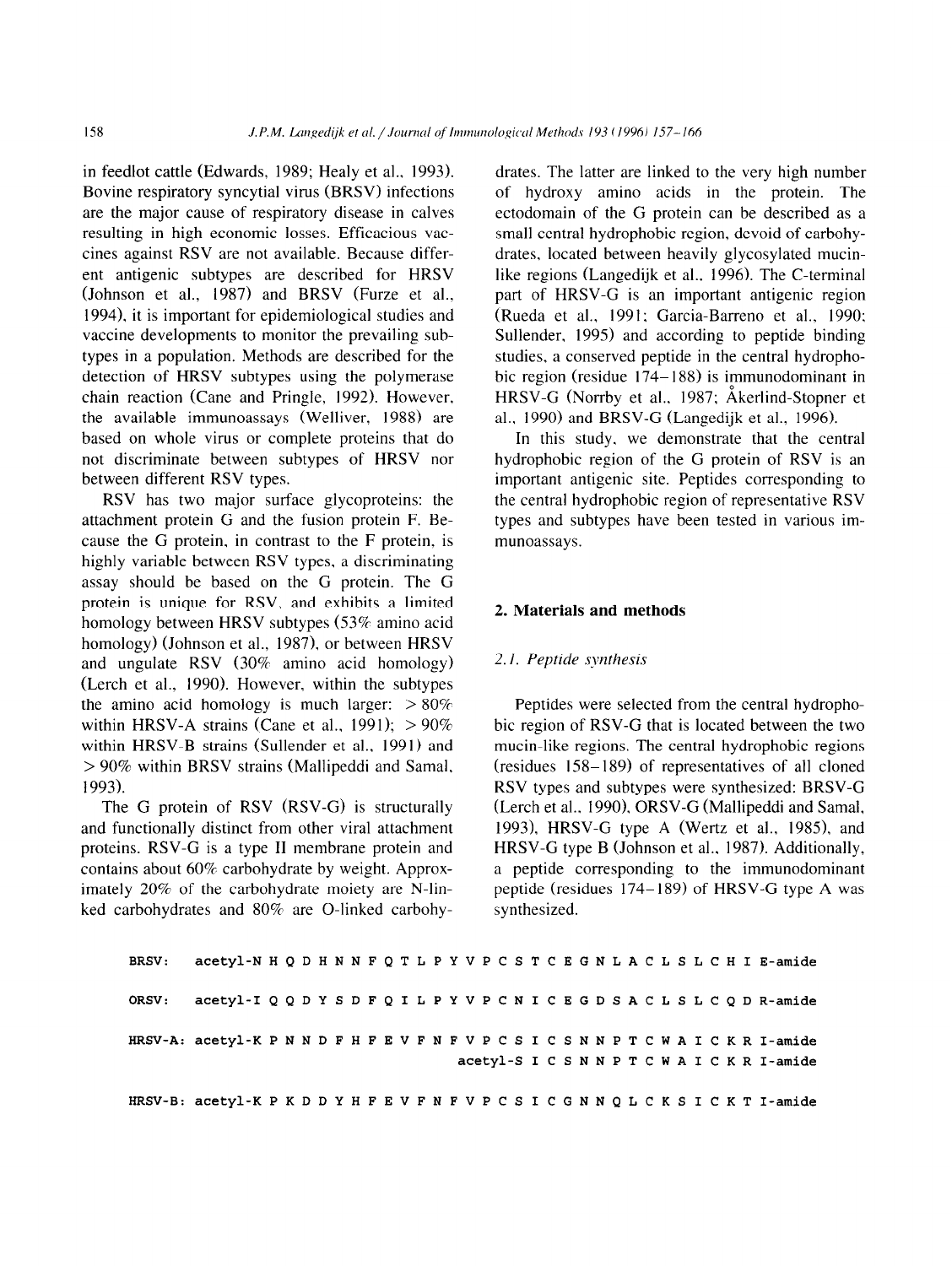Synthesis of peptides was performed according to standard procedures on an Applied Biosystems 430A synthesizer using Fastmoc chemistry (Fields et al., 1991). Oxidised peptide was obtained from  $\beta$ mercaptoethanol reduced peptide that was slowly oxidised by dialysing for 3 days against 1%  $NH<sub>4</sub>HCO<sub>3</sub>$ , which was frequently refreshed. These peptides were used as antigens in enzyme linked immunosorbent assays (ELISA). The purity of the peptides according to HPLC analysis was approximately 40%.

## 2.2. *Serum samples and monoclonal antibodies*

The following serum samples and monoclonal antibodies were incorporated in the study.

# 2.2.1. *Cattle*

Negative field serum samples  $(n = 40)$  were obtained in the summer season from 4-6-month-old calves which had no detectable antibodies against BRSV for at least 1 month (Van der Poel et al., 1993), as determined by the RSV F-ELISA (Westenbrink et al., 1985).

In addition, negative serum samples ( $n = 12$ ) were obtained from specific-pathogen-free (SPF) calves. The calves, obtained by caesarean section. were deprived of colostrum, and reared in isolation.

BRSV-negative serum samples  $(n = 4)$ , containing antibodies directed against either parainfluenza virus type 3 (PI-3), bovine herpes virus 1 (BHVl), bovine viral diarrhea virus (BVDV) or mycoplasma, were also incorporated in this investigation.

Positive field serum samples ( $n = 100$ ), that were positive in the F-ELISA. were obtained from several Dutch farms with a history of BRSV infection (Van der Poe1 et al., 1993). In the indirect BRSV-G peptide-based ELISA (iG-ELISA). 100 sera were tested and in the blocking BRSV-G peptide-based ELISA (bG-ELISA), 97 of these 100 sera were tested.

Paired serum samples ( $n = 140$ ) from 70 different animals were used to test for increases in antibody titer. Sera were collected with a one month interval in December 1990 and in January 1991 at two different Dutch farms (Van der Poe1 et al., 1993). Some of these sera ( $n = 24$ ) were used to distinguish between reactivity against the BRSV-G peptide or ORSV-G peptide.

Finally, we tested serum samples  $(n = 6)$  that reacted non-specifically in the F-ELISA. A serum was considered to bind non-specifically if the absorbance in the noncoated well was higher than the cut-off value.

#### 2.2.2. *Sheep*

Sheep sera  $(n = 3)$ , positive for RSV in the F-ELISA. were obtained from our internal sheep serum bank.

# 2.2.3. *Human*

Human sera (panel 1,  $n = 23$ ) positive for RSV in a complement fixation test, were a kind gift of J.C. de Jong of the National Institute of Public Health and Environmental Protection (RIVM) in Bilthoven, the Netherlands. These sera were used in the ELISAs to compare the 16-residue peptide with the 32-residue peptide as antigen.

Paired sera (panel 2,  $n = 6$ ) of three different children (age O-6 months) with respiratory tract infection taken in the acute phase and one month later were collected. These patients were confirmed to have RSV infection by direct immunofluorescence on cells from nasopharyngeal washings and virus islolation on Hep2 cells. RSV subtype was identified using RSV subtype specific monoclonal antibodies  $(92-11C)$  for subtype A and  $102-10B$  for subtype B, Anderson et al., 1985) in immunofluorescence on infected Hep2 cells. These sera were used to distinguish between antibody reactivity against the HRSV-A G peptide or HRSV-B G peptide.

## 2.2.4. *Rabbit*

Rabbits ( $n = 3$ ) were immunized with crude culture supematant of HRSV-A (strain Long) and HRSV-B (strain 9320) infected cells, respectively. 6 h before the cytopathic effect developed, culture medium was replaced by serum-free medium. Infected Hep2 cells were freeze-thawed after an extensive cytopathic effect had developed. Cell culture was centrifuged at  $1600 \times g$  for 10 min and the supernatant was used for immunization. Rabbits were immunized with 1 ml Freund's complete adjuvant (FCA). mixed 1 : 1 with 1 ml of supernatant.

## 2.2.5. *Monoclonal antibodies*

Production of a BRSV-G specific monoclonal antibody (mAb 20) was performed as previously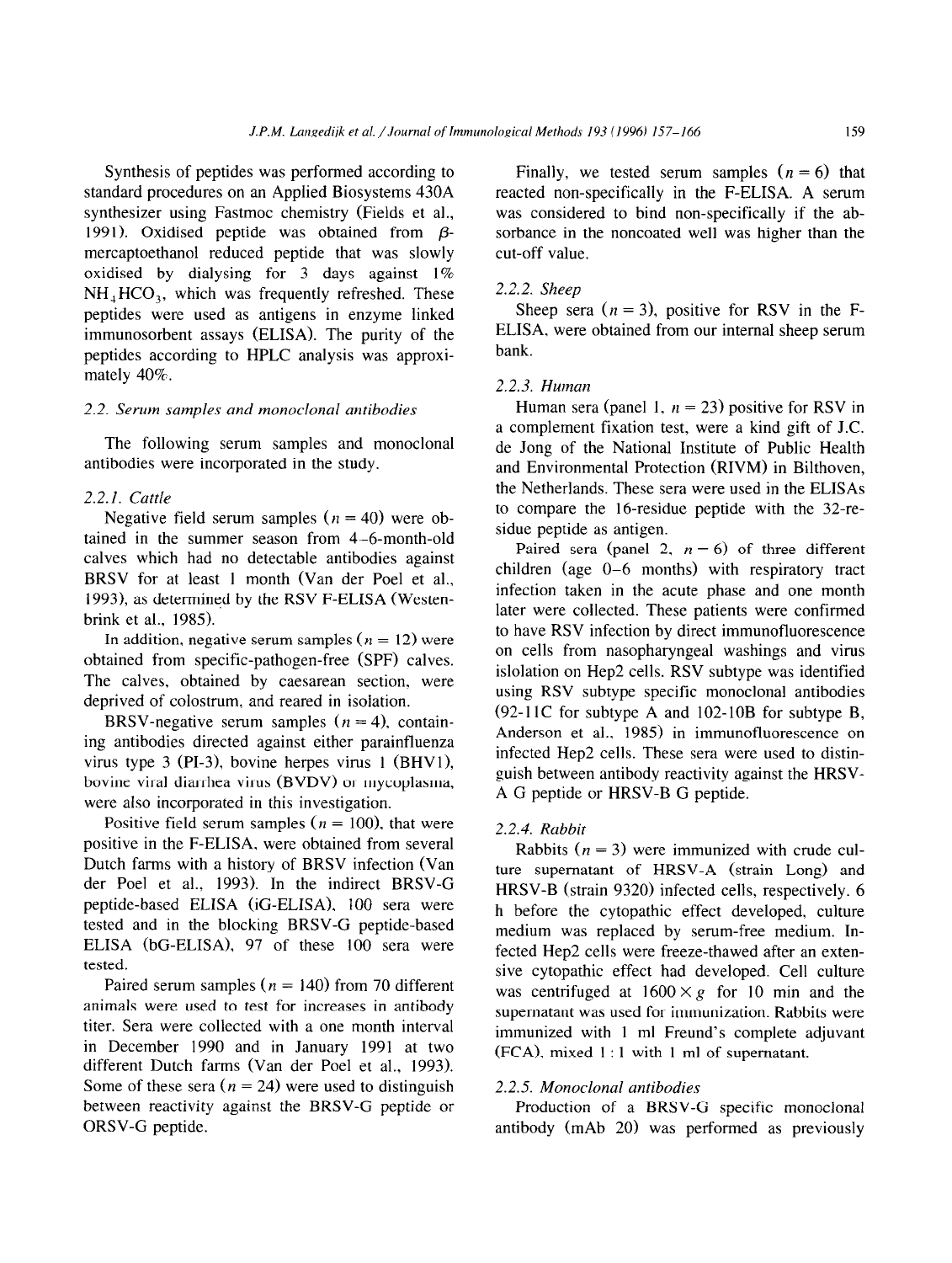described (Wensvoort et al., 1986). BALB/c mice were immunized intraperitoneally with 100  $\mu$ g BRSV (Lelystad strain), grown on embryonic bovine tracheal cells, mixed with FCA. The RSV specificity of mAb 20 was determined using an immunoperoxidase monolayer assay (IPMA) as described (Wensvoort et al., 1986). In this assay Vero cells infected with BRSV (strain Lelystad) were used. Additionally, mAb 20 reacted in the BRSV peptide-based iG- and bG-ELISA.

MAbs 2G and 19G specific for the G protein of HRSV A, were a kind gift from J.A. Melero, National Centre for Microbiology (Madrid, Spain). MAbs 26 and 30. specific for the G protein of HRSV subtype B and A, respectively, were a kind gift from J. Furze and G. Taylor, AFRC Institute for Animal Health, Compton. UK.

#### 2.3. *Respiratory syncytial virus specific F-ELISA*

## *2.3.1. Test procedure*

The RSV-specific indirect double antibody sandwich assay, used as a routine diagnostic test in our laboratory, was performed essentially as described previously (Westenbrink et al., 1985), except that mAbs, instead of horse anti-RSV serum, were used as capture antibody. In brief, microtiter plates, coated with two mAbs (no. 88953, ID-DLO, Lelystad) directed against BRSV-F were subsequently incubated with bovine RSV antigen, the test serum, rabbit anti-bovine immunoglobulin peroxidase (Dakopatts. P159) and substrate chromogen solution. Before use, and after each incubation step. plates were rinsed six times with deionised water containing 0.05% Tween 80. Dilutions of test sera and reagents were made in 'high-salt' ELISA buffer (8.1 mM Na<sub>2</sub> HPO<sub>4</sub>, 2.79 mM KH<sub>2</sub>PO<sub>4</sub>, 0.8 M NaCl, 2.68 mM KCl, 1 mM EDTA, 0.05% Tween 80, pH 7.2) containing 4% horse serum. BRSV antigen stock solution (no. 88915, ID-DLO, Lelystad) was diluted l/2 (100  $\mu$ 1/well) and incubated for 2 h at 37°C. Test sera were diluted  $1/80$  (100  $\mu$ 1/well) and incubated for 1 h at 37°C. Horseradish peroxidase (HRPO) conjugated rabbit anti-bovine immunoglobulin was diluted  $1/2000$  (100  $\mu$ 1/well) and incubated for 1 h at 37°C. The substrate chromogen solution consisted of 10 mM sodium-phosphate buffer (pH 6.8). 0.1 mM EDTA, 0.1% w/v 5-aminosalicylic acid, and freshly

added  $0.005\%$  v/v H,O<sub>2</sub>. Incubation with substrate solution was performed overnight at 4°C. Colour development was measured at 450 nm (Titertek Multiscan). When sheep, rabbit or human sera were tested, absorbance values higher than two times the average background value of test sera in control wells without antigen, were considered positive. Although the test has been developed for the detection of antibodies specific for BRSV, antibodies against all other RSV types can be detected with the test due to extensive F protein immune-crossreactivity between RSV types and subtypes (Langedijk. unpublished observations).

## 2.4. *Indirect G-peptide ELISA* (*iG-ELISA*)

## 2.4.1. Test procedure

The iG-ELISA was based on the test procedure of the F-ELISA as described above with the following modifications. The antigen was directly coated on to the plate. 150 ng of crude oxidized peptide were coated per well (high binding capacity flat bottom microplate. Greiner) in 100  $\mu$ l carbonate buffer (0.05 M), pH 9.6, 4°C, overnight. The optimal dilution of the peptide to coat the ELISA plates was chosen in such a manner that a maximum binding was obtained as determined in a checkerboard titration. Test sera. diluted  $1/5$  ( $1/10$  in the case of human sera), and conjugate were incubated for 1 h at 37°C in 'low-salt' ELISA buffer (8.1 mM Na<sub>2</sub>HPO<sub>4</sub>, 2.79 mM KH,PO,. 0.5 M NaCl. 2.68 mM KCl, 1 mM Na,EDTA. 0.05% v/v Tween 80, pH 7.2) containing 4% horse serum. Subsequently. the test was performed as described above. The conjugates used in the test were anti-bovine  $(1/2000)$ , anti-sheep  $(1/1000)$ , and anti-human HRPO  $(1/1000)$  (Dakopatts). When sheep or human sera were tested, absorbance values higher than twice the average background value of test sera in control wells without antigen, were considered positive. Only the large bovine serum panels provided the opportunity for an accurate cut-off for positivity/negativity.

## 2.5. *Blocking G-peptide ELISA* (bG-ELISA)

#### *2.5. I. Test procedure*

This ELISA for measuring BRSV-specific antibodies is based on blocking of the interaction of a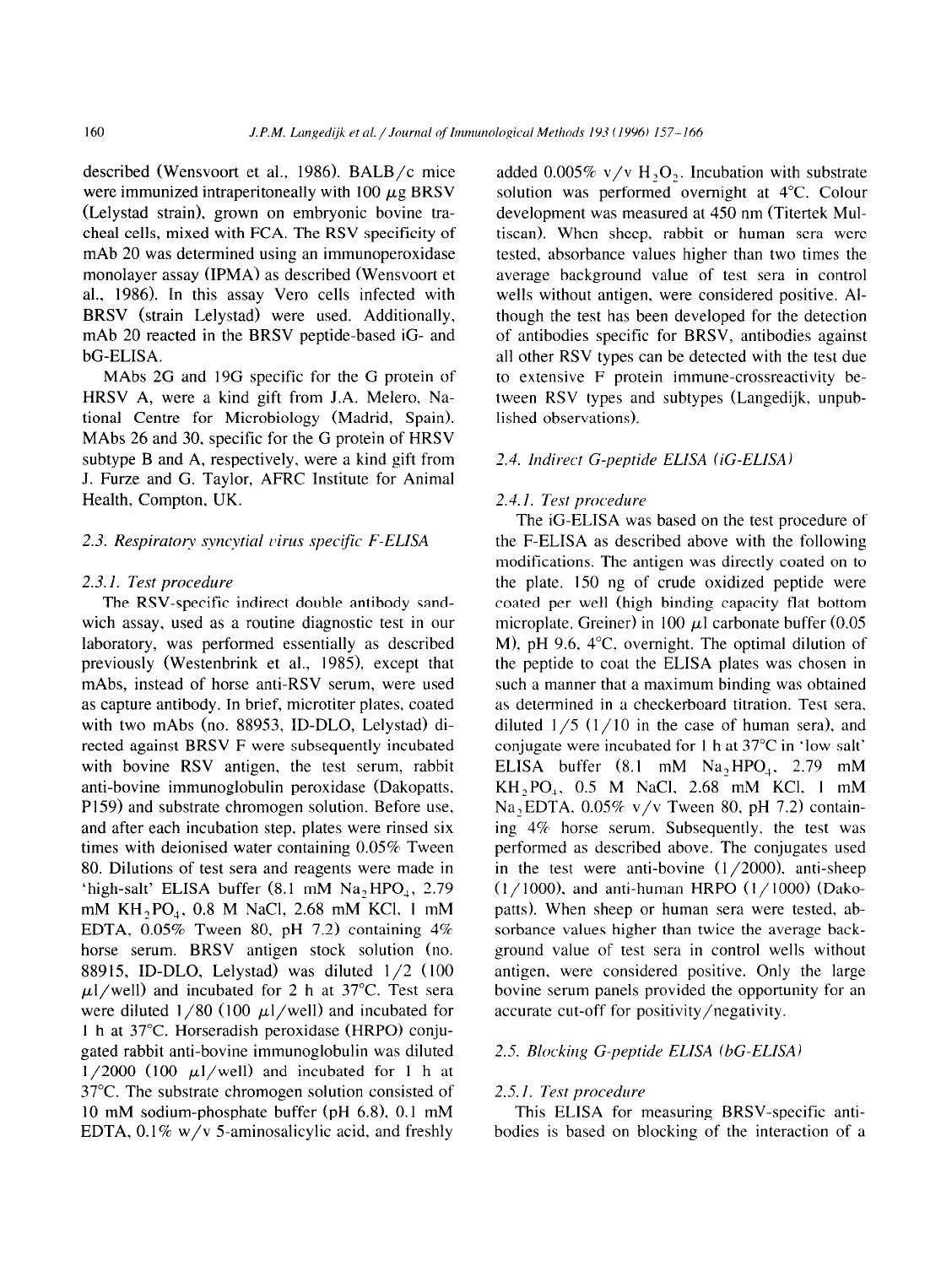BRSV-G specific monoclonal antibody (mAb 20) with the coated peptide by peptide-specific antibodies that may be present in the test sample. ELISA plates were coated with 30 ng crude oxidized peptide per well in 100  $\mu$ l carbonate buffer pH 9.0, 4°C, overnight. The optimal dilution of the peptide to coat the ELISA plates was chosen in such a manner that a near maximum binding was obtained as determined in a checkerboard titration and that the sensitivity of the test was maintained at a high level. Before use, and after each incubation step, plates were rinsed six times with deionised water containing 0.05% Tween 80. Plates were subsequently incubated with test serum diluted  $1/2$ , a HRPO-conjugated monoclonal antibody specific for the G-peptide (bovine RSVmAb 20, ID-DLO, Lelystad) diluted l/5000, and substrate chromogen solution. Incubation with substrate solution was performed overnight at 4°C. Test sera and conjugate were incubated for 1 h at 37°C in

'low-salt' ELISA buffer containing 4% horse serum. Blocking percentages of each test sample was calculated using the optical density at 450 nm of 'low salt' ELISA buffer containing 4% horse serum as reference  $(= 0\%$  blocking) according to the following formula:

 $\frac{OD \cdot_{\text{low salt}} \cdot \text{buffer} + \text{horse serum}}{OD} = \frac{OD \cdot_{\text{test sample}}}{O} \times 100\%$  $OD.$  low salt' buffer + horse serum

= blocking percentage of test sample

## 3. **Results**

# 3.1. *Selection of peptide*

The proposed location of the small central hydrophobic region of RSV-G (Fig. I), the possible autonomous folding of this short sequence, the relatively conserved nature, and the sparse potential glycosylation sites makes a peptide representing this short region a promising candidate for use as an antigen in immunoassays. Besides this structurebased approach, empirical methods have shown that a part of the central hydrophobic region is an important antigenic site. The single linear immunodominant region of BRSV-G as determined by peptide binding studies (Langedijk et al., 1996) (residues



174- 185) and the immunodominant peptide of HRSV-G described by Norrby et al. (1987) (residues 174-188) correspond to the C-terminal half of the central hydrophobic region of RSV-G (residues 158- 189). To check whether the empirically determined immunodominant epitope of HRSV-G type A (contained within the 16-residue peptide 174- 189) has the same antigenic characteristics as the predicted antigenic site (the 32-residue peptide corresponding to the central hydrophobic region 158-189), both peptides were tested for their potency to bind specific antibodies in an iG-ELISA with the G-peptide of HRSV subtype A as antigen. Four times more human sera of panel 1 ( $n = 23$ ) were scored positive

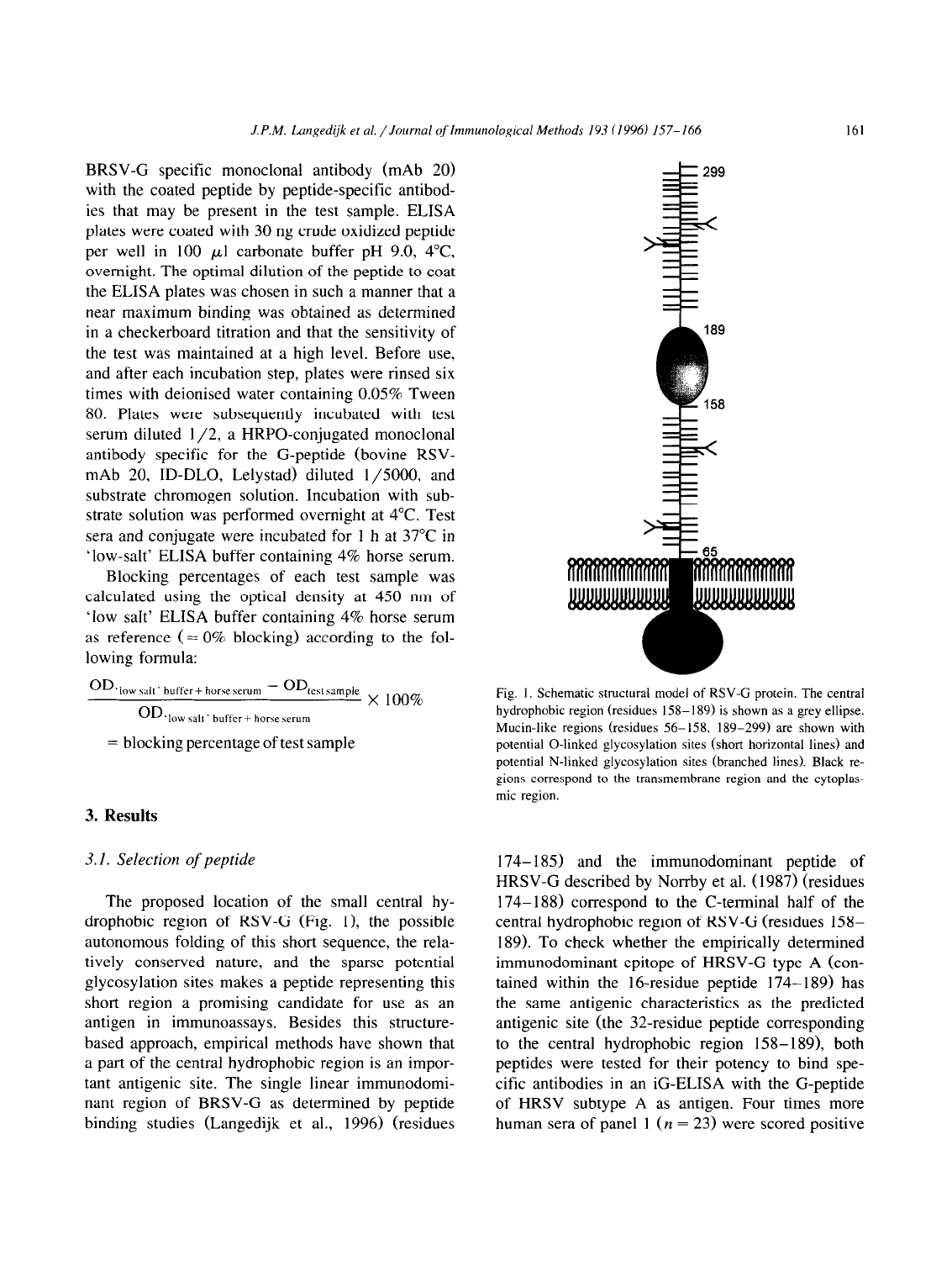in the iG-ELISA based on the 32-residue peptide than in the iG-ELISA based on the 16-residue peptide (data not shown). Although the peptide binding



Fig. 2.  $\alpha$ : reactivity of bovine sera diluted  $1/5$  in the indirect BRSV G peptide ELISA as described in the Materials and methods Section 2.4. Negative field serum samples  $(n = 40)$  were obtained in the summer season from 4-6.month-old calves which had no detectable antibodies against BRSV for at least one month as determined by routine diagnostic F-protein ELISA. Another set of negative serum samples  $(n = 12)$  was obtained from SPF calves. Positive field serum samples ( $n = 100$ ), that were positive in the F-ELISA, were obtained from several Dutch farms with a history of BRSV infection Wan der Poe1 et al.. 1993). *b:* reactivity of the same bovine sera, diluted l/80 in the BRSV F-ELISA as described in the Materials and methods Section 2.3.

studies showed that the immunodominant site is contained in the 16-mer peptide (Langedijk et al., 1996, Norrby et al.. 1987). the 32-residue peptide corresponding to the central hydrophobic region of HRSV-G type A as described in this study (Fig. I), is more reactive with human sera when compared with the I6-residue peptide. Therefore 32-residue peptides, corresponding to the central hydrophobic region of the G-protein of BRSV. ORSV, HRSV-A and HRSV-B were used as antigens in the immunoassays.

#### 3.2. *iG-ELBA*

The reactivity of different panels of bovine sera in the iG-ELISA was compared with the reactivity in the routine diagnostic F-ELISA (Fig. 2). Using the mean OD of all negative sera ( $n = 40$ ) plus twice the standard deviation ( $\chi + 2$  SD = 0.062) as cut-off value for negativity, the relative specificity of the iG-ELISA was found to be 0.98. Using this cut-off value, the sensitivity of the test was determined using 100 positive field serum samples from several Dutch farms and was found to be 0.92 (92/100) when compared to the F-ELISA. Four different sera containing antibodies against other microorganisms (BHVl, BVDV, PI-3. mycoplasma) were all negative in the iG-ELISA (data not shown). Six sera that reacted non-specifically in the routine F-ELISA also reacted non-specifically in the iG-ELISA (data not shown).

#### 3.3. *bG-ELISA*

Blocking percentages of the panels of bovine sera were compared in the bG-ELISA (Fig. 3). The sera were the same sera that were tested in the iG-ELISA and F-ELISA (Fig. 2). When the mean blocking percentage of all negative sera ( $n = 40$ ) ( $\chi + 2$  SD  $= 42\%)$  was used as a cut-off value for negativity, the specificity relative to the F-ELISA was found to be 0.98. The relative sensitivity of the test as determined using 97 of the 100 positive field serum samples, was found to be 0.98 (95/97). Sera containing antibodies against other microorganisms (BHV-1, BVDV, PI-3, mycoplasma) were all negative in the bG-ELISA (data not shown). The six sera that reacted non-specifically in the routine F-ELISA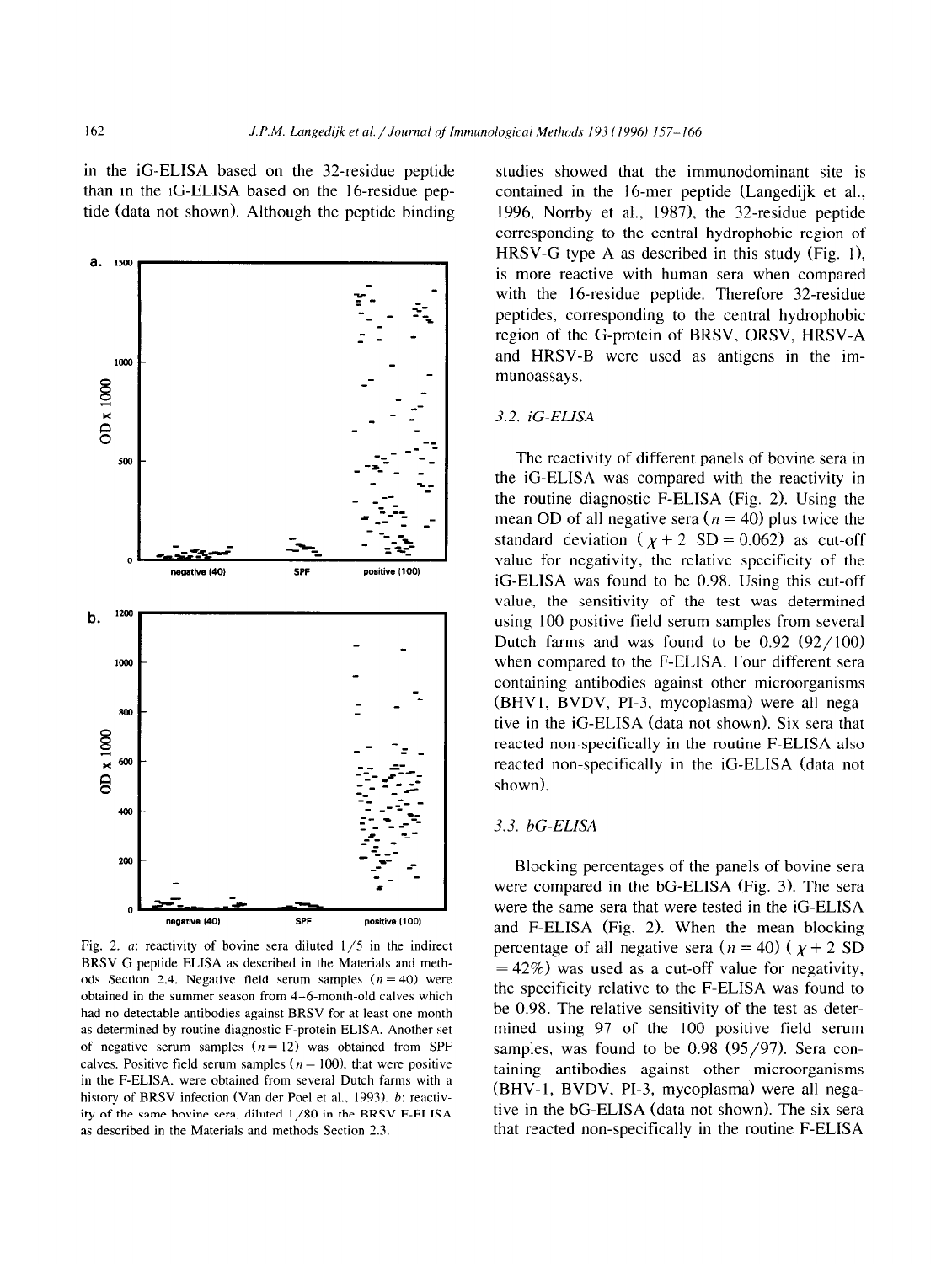

Fig. 3. Blocking percentages of different bovine sera diluted l/2 in the blocking BRSV G peptide ELISA as described in the Materials and methods Section 2.5. The same bovine sera were used as in the indirect ELISA shown in Fig. 2. Of the 100 positive sera 97 samples were tested.

and in the iG-ELISA, were tested in the bG-ELISA. Only one of these six sera blocked significantly  $(75%)$ , suggesting that the positive serum contained BRSV specific antibodies.

# 3.4. *Detection qf RSV infection*

An antibody titer rise ( $\geq 4 \times$ ) in paired sera is normally regarded as being the result of an infection

Table I Frequency of rise in antibody titer ( $\geq 4 \times$ ), or seroconversion of paired bovine sera in different ELISAs

| Farm |                                    |       | no. of<br>animals | Frequency for different<br><b>ELISAs</b> |                |  |  |  |  |
|------|------------------------------------|-------|-------------------|------------------------------------------|----------------|--|--|--|--|
|      |                                    |       |                   | iG-ELISA                                 | <b>F-ELISA</b> |  |  |  |  |
|      |                                    |       | 21                | 13/21                                    | 9/21           |  |  |  |  |
| 16   | Age $\lt 1$ year<br>Age $> 1$ year |       | 25<br>24          | 17/25<br>12/24                           | 15/25<br>4/24  |  |  |  |  |
|      |                                    | Total | 70                | 42/70                                    | 28/70          |  |  |  |  |

or reinfection. In 70 paired bovine serum samples, seroconversion or at least a fourfold titer rise was detected 42 times in the iG-ELISA and 28 times in the routine F-ELISA (Table 1). Titer rises were detected more frequently in the iG-ELISA than the F-ELISA in animals aged  $> 1$  year (Table 1).

#### 3.5. Type and subtype specificity of peptide-ELISA

RSV ELISAs based on whole virus contain antigenie proteins which are very conserved. Therefore, such ELISAs are not type or subtype specific, which means that these assays do not distinguish between antibodies directed against human RSV or ungulate RSV, and certainly not between antibodies directed against HRSV-A and HRSV-B or between BRSV and ORSV specific antibodies. Because RSV-G is highly variable between RSV types and subtypes, we investigated whether peptide-based iG-ELISAs were able to recognize type- or subtype-specific antibodies. ORSV and BRSV are two ungulate RSV types which are genetically equally distant compared to the distance between HRSV subtype A and HRSV subtype B. The genetic distance based on the amino acid sequence of the central hydrophobic region of ORSV and BRSV is comparable to the genetic distance between HRSV-A and HRSV-B. Therefore, the type-specificity of the RSV iG-ELISA can be checked with RSV-positive sera of sheep and cattle, which most likely can only be infected with ORSV and BRSV, respectively. Bovine sera of 24 different

Table 2

Reactivity of bovine and ovine sera in the iG-ELISAs based on the BRSV-G peptide or the ORSV-G peptide a

|          | $\mathbf{1}$<br><b>BRSV G</b>    | ORSV <sub>G</sub> |  |
|----------|----------------------------------|-------------------|--|
|          |                                  |                   |  |
|          | Titer of bovine serum $(n = 24)$ |                   |  |
| $\leq$ 5 |                                  | 24                |  |
| 5        | 6                                |                   |  |
| 10       | $\overline{2}$                   |                   |  |
| >40      | 16                               |                   |  |
|          | Titer of sheep serum $(n = 3)$   |                   |  |
| $\leq$ 5 |                                  |                   |  |
| 10       |                                  |                   |  |
| 40       |                                  |                   |  |

<sup>a</sup> Doubling dilutions of sera were prepared, starting with a  $1/5$ dilution.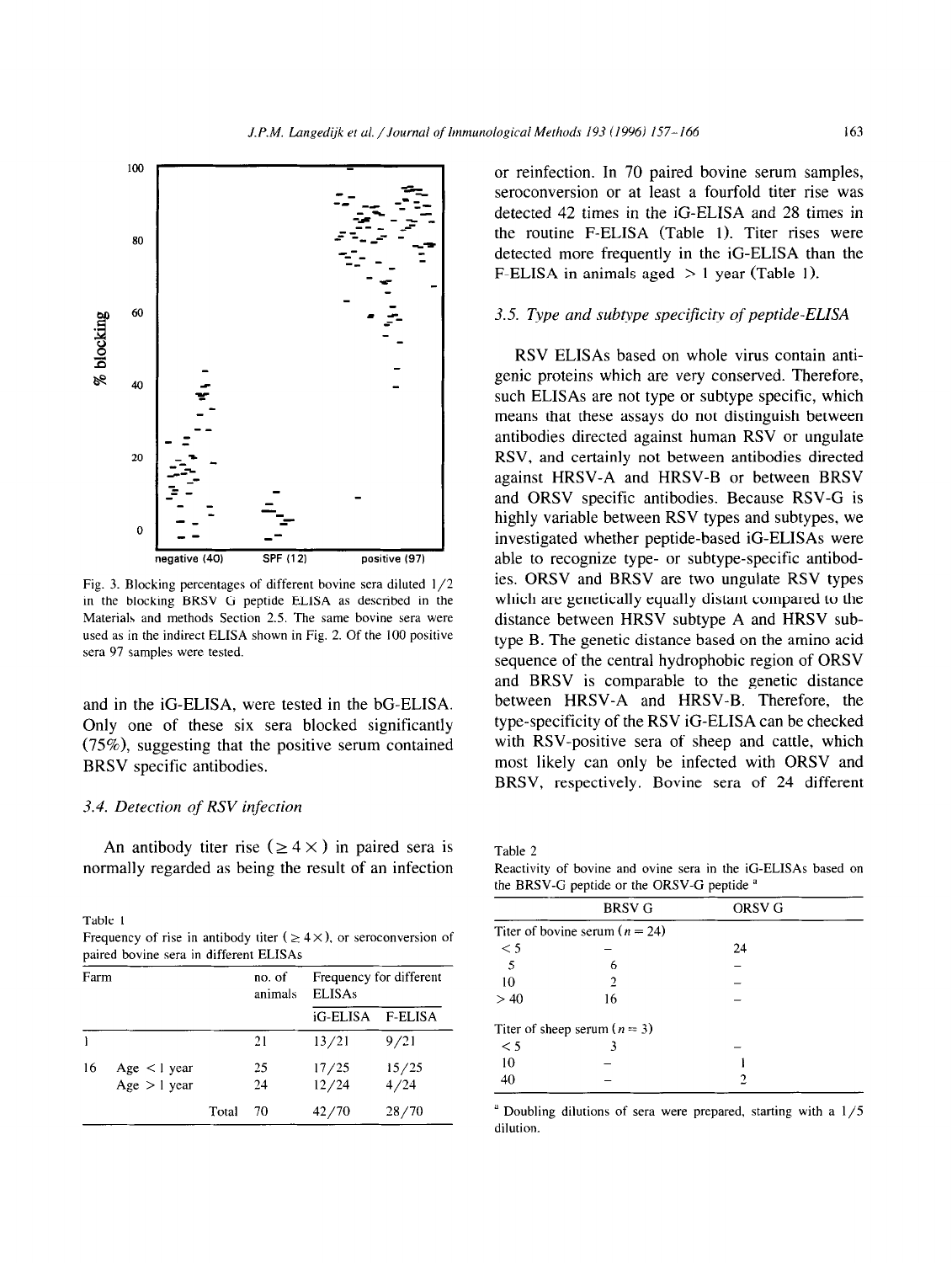Table 3 Rise in antibody titer, or seroconversion of paired human sera in different ELlSAs '

|   |                 | Patient Subtype <sup>b</sup> HRSV-A iG-ELISA HRSV-B iG-ELISA |      | T?   |  |  |
|---|-----------------|--------------------------------------------------------------|------|------|--|--|
|   | T1 <sup>c</sup> | T٦                                                           | ΤL   |      |  |  |
| А | < 10            | 40                                                           | < 10 | < 10 |  |  |
| А | 10              | 80                                                           | < 10 | < 10 |  |  |
|   | 10              | < 10                                                         | < 10 | 40   |  |  |

 $^{\circ}$  Doubling dilutions of sera were prepared, starting with a  $1/10$ dilution.

 $<sup>b</sup>$  Subtyping performed as described in the Materials and methods.</sup>

 $C T1$  = acute serum, T2 = convalescent serum.

animals, collected at the same time point. and reacting positively in the routine F-ELISA. were tested for reactivity in the BRSV iG-ELISA and the ORSV iG-ELISA, respectively (Table 2). The bovine sera reacted **in** the BRSV iG-ELISA and not in the ORSV iG-ELISA. In addition. three RSV-positive ovine sera reacted only in the ORSV iG-ELISA and not in the BRSV iG-ELISA (Table 2). Additionally. the reactivity of six paired sera of three children showed that for two children, a specific titer rise was found only in the HRSV-A iG-ELISA and not in the HRSV-B iG-ELISA. For one child a specific titer rise was found for HRSV-B and not for HRSV-A. These specific titer rises corresponded with the infecting virus subtype (Table 3). Furthermore, sera of rabbits immunized with HRSV-A reacted only in the HRSV-A iG-ELISA. and the serum of the rabbit immunized with HRSV-B reacted only in the HRSV-B iG-ELISA. Two HRSV subtype A specific mAbs (2G and 19G) reacted only in the HRSV-A iG-ELISA and not in the HRSV-B iG-ELISA. MAb 30G reacted 60-fold higher in the HRSV-A iG-ELISA compared with the HRSV-B iG-ELISA. HRSV subtype B specific mAb 26 reacted only in the HRSV-B iG-ELISA and not in the HRSV-A iG-ELISA.

## 4. **Discussion**

The use of peptides as antigens in the serological diagnosis of infections has elicited much interest, because peptides are cheap and easy to produce in a reproducible manner. However, very few peptidebased immunoassays have so far been developed **because** of lack of sensitivity. Most peptides that have been used in serology represent continuous epitopes. It is impossible to detect antibodies against complex discontinuous epitopes using small linear peptides and it is difficult to predict discontinuous epitopes based on the amino acid sequence of a protein. In addition. the antigenic surface of large globular proteins cannot be mimicked accurately with a small linear peptide. Therefore. the prediction of an independently folding region in a protein that adopts a stable tertiary structure in order to retain its antigenicity, is crucial for the correct design of an antigen. In this respect, our hypothetical model of the ectodomain of RSV-G (Fig. 1) was very helpful for the design of an antigenic peptide (residue 158– 189). Empirical methods to determine the immunodominant site on BRSV-G and HRSV-G showed that the immunodominant site of the peptide was located within the C-terminal half of this peptide (residue l74- 188) (Langedijk et al.. 1996. Norrby et al., 1987). It has been suggested that a 15-residue peptide (residue 174-188) could be used for subtype-specific site-directed serology (Akerlind-Stopner et al., 1990; Norrby et al., 1987). However, based on the observation that the complete 32.residue peptide, corresponding to the central hydrophobic region of HRSV-G. reacted better as antigen in an ELISA than the 16-residue peptide (residues l74- l89), the 32-residue peptide was used as antigen in the ELISAs.

The BRSV iG-ELISA had a sensitivity relative to the F-ELISA of 0.90. The low sensitivity compared to the routine F-ELISA may be due to (i) a relative low antigenicity of BRSV-G compared to that of BRSV-F, (ii) low antibody titers of some animals. or (iii) some sera may be directed to another, yet uncharacterized. subtype. In addition to the BRSV iG-ELISA. a more sensitive BRSV bG-ELISA was developed in which antibody detection was based on the capacity to block the reactivity of a G protein specific monoclonal antibody against the peptide. A sensitivity of 0.98 relative to the routine F-ELISA was obtained, and additionally. this type of ELISA is less prone to false positive results from non-specific sera.

It is more correct to evaluate the performance of a test in the application for which the test is normally used. The RSV ELISAs are normally used to detect infections or reinfections by measuring BRSV-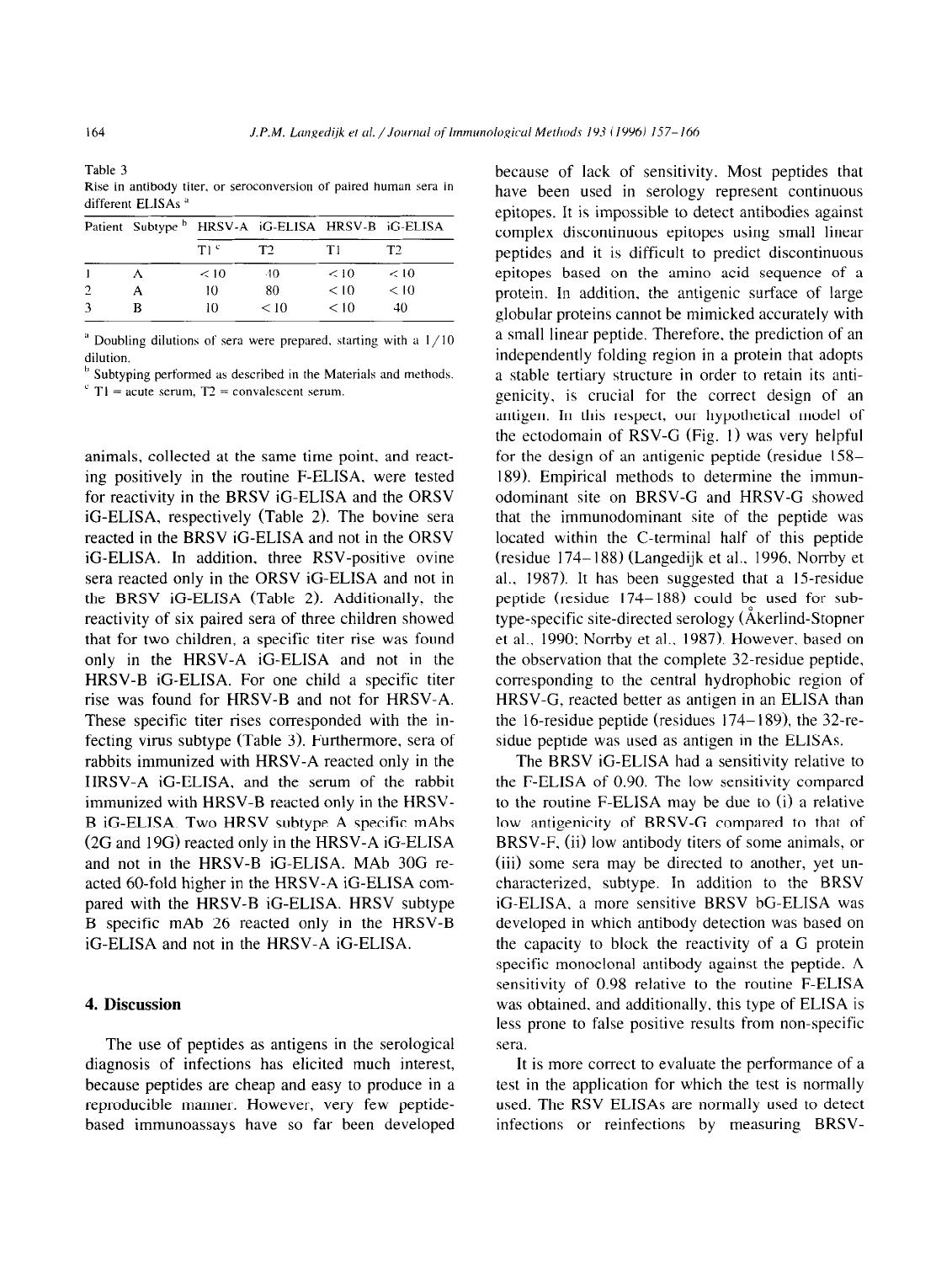specific antibody titer rise in paired sera of animals. The BRSV iG-ELISA was more sensitive in detecting reinfections than the F-ELISA. The difference in frequency of titer increases seemed to be associated with the age of the animal. The iG-ELISA and the routine F-ELISA were equally sensitive for the detection of seroconversion in young calves (age < 1 year). However, in older cattle (age  $> 1$  year), four times more antibody titer increases were detected when the iG-ELISA was used. Therefore, the number of reinfections may be markedly underestimated when titer increases are based on the F-ELISA. The different results of both assays may be explained by (i) a faster drop of antibody titers against G compared with that of F after infection, or (ii) by the lower antibody response against G compared to that against F after the first infection. Consequently, a reinfection may induce a more pronounced increase in antibodies against G than against F. Therefore, G-specific ELISAs, including the peptide ELISAs described in this paper, may have an advantage over ELISAs based on the F protein. in that more RSV reinfections are detected.

Another advantage of the peptide-based ELISA is its type specificity and subtype specificity. Bovine and ovine RSV may be considered as two subtypes of ungulate RSV. because the genetic distance between BRSV and ORSV is comparable to the genetic distance between HRSV subtype A and subtype B (Mallipeddi and Samal, 1993). Bovine sera, positive for RSV in the routine F-ELISA, were positive in the BRSV iG-ELISA and negative in the ORSV iG-ELISA. Ovine sera, positive for RSV in the routine F-ELISA, were positive in the ORSV iG-ELISA and negative in the BRSV iG-ELISA. Moreover, sera of HRSV-infected children only showed a significant titer rise for antibodies against the HRSV subtype corresponding to the infecting virus subtype. Polyclonal rabbit sera raised against HRSV-A or HRSV-B reacted exclusively with the homologous subtype. Furthermore, four mAbs specific for HRSV-G, also reacted specifically in one of the subtype-specific HRSV iG-ELISAs. An elaborate clinical evaluation is required to determine the most appropriate peptide based ELISA for routine diagnostic application in human and sheep sera.

In conclusion, a short peptide, which corresponds to approximately 0.6% of the total viral genome, can be used as the antigen in highly sensitive and specific ELISAs. The indirect peptide-based ELISA detected more reinfections in calves than the F-ELISA and can be used for type and subtype specific detection of antibodies against RSV. Therefore, this immunoassay should be valuable for epidemiological studies. Whenever sequence information becomes available about new viral subtypes, a specific peptide ELISA could be easily developed.

## **Acknowledgements**

The authors wish to thank Drs. J. Furze, J.C de Jong, J.A. Melero, W. van der Poe1 and G. Taylor for providing us with monoclonal antibodies, human sera and bovine sera, and Franz Daus for technical assistance.

#### **References**

- Åkerlind-Stopner, B., Utter, G., Mufson, M.A., Orvell, C., Lerner, R.A. and Norrby, E. (1990) Subgroup-specific antigenic site in the G protein of respiratory syncytial virus forms a disulfidebonded loop. J. Virol. 64, 5143.
- Anderson, L.J.. Hierholzer, J.C.. Tsou, C., Hendry. R.M.. Fernie. B.F., Stone, Y. and McIntosh, K. (1985) Antigenic characterisation of respiratory syncytial virus strains with monoclonal antibodies. J. Infect. Dis. 151, 626.
- Cane, P.A. and Pringle, CR. (1992) Molecular epidemiology of respiratorysyncy tial virus: rapid identification of subgroup A lineages. J. Virol. Methods 40, 297.
- Cane, P.A., Matthews, D.A. and Pringle. C.R. (1991) Identification of ariable domains of the attachment (G) protein of subgroup A respiratory syncytial viruses. J. Gen. Virol. 72, 2091.
- Edwards, J.A. (1989) The effect of stressors like rumen overload and induced abortion on BRD in feedlot cattle. Agri-Practice IO. IO.
- Fields. C.G.. Lloyd, D.H., Macdonald. R.L., Otteson, K.M. and Noble, R.L. (1991) HBTU activation for automated Fmoc solid-phase peptide synthesis. Pept. Res. 4, 95.
- Furze, J.. Wertz. G.W., Lerch, R. and Taylor, G. (1994) Antigenic heterogeneity of the attachment protein of bovine respiratory syncytial virus. J. Gen. Virol. 75. 363.
- Garcia-Barren0 B.. Portela, A., Delgado, T., Lopez, J.A. and Melero. J.A. (1990) Frame shift mutaions as a novel mechanism for the generation of neutralization resistant mutants of human respiratory syncytial virus. EMBO J. 12, 418 I.
- Healy. A.M., Monaghan, M.L.. Basset, H.F., Gunn. H.M., Markey. B.K. and Collins. J.D. (1993) Morbidity and mortality in a large Irish feedlot; microbiological and serological findings in cattle with acute respiratory disease. Br. Vet. J. 149, 549.